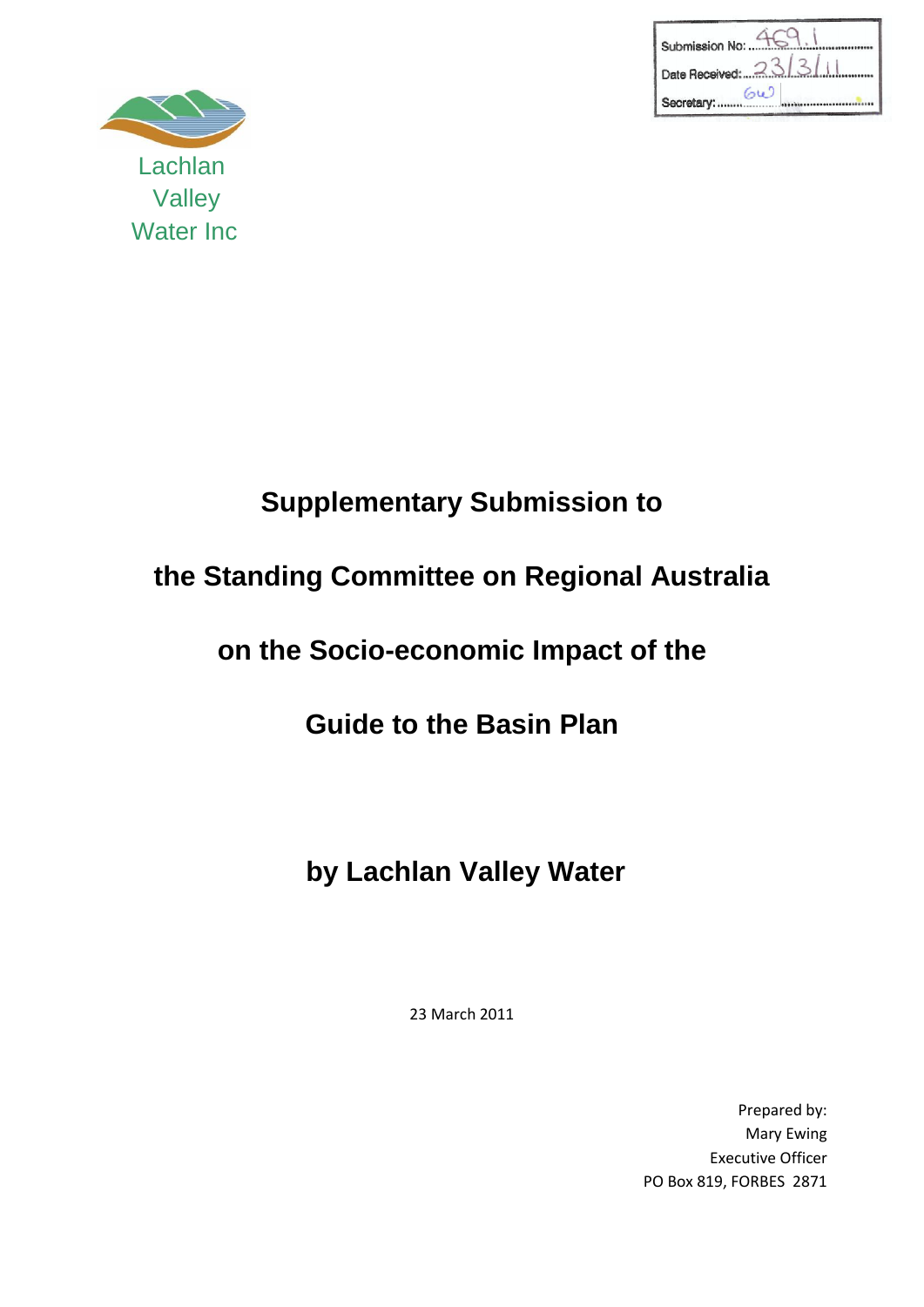#### **Opening Statement**

- **1 The current Water Sharing Plan is delivering water for the environment.**
	- Under the WSP, water shares on a long term basis are 75% environment, 25% productive. (s14)
	- Despite severe drought over the last 8 years, with nil general security allocation throughout 2003/04 to 2009/10, (except 19% in 2005/06) the shares of river flow have been 74% environment, 26% productive (LVW analysis of State Water CAIRO data)
	- Drought breaking rain in 2010/11 and improved flows have resulted in widespread overland flows in the lower Lachlan and wetlands along the river filling from natural flows (refer photos)

#### **2 Groundwater**

- The Lower Lachlan Groundwater Sharing Plan was introduced in 2008, and set an extraction limit of 108 GL, agreed to by both the State and Federal Governments under ASGE process
- Licensed entitlement was halved from 215 GL to 108 GL.
- Hillston irrigators adjusted to the Water Sharing Plan by: (Details in supplementary submission)
	- o investing in more water efficient irrigation technology
		- o trading water and restructuring businesses
		- o moving to high value enterprises based on contracts with major retailers and processors
	- o the ability to do this was backed by secure supply of water
- These changes were high cost irrigators committed to extra debt to make the changes
- There is no capacity to adjust to a further 40% cut to groundwater

#### **3 How robust is the science, and how are the questions about the science resolved?**

Appropriateness of Sustainable Rivers Audit as basis for decisions on river health

#### **4 Infrastructure works and operational measures**

- Any further water recovery should be undertaken through on-farm water efficiency or infrastructure programs - Government now owns 17% of licensed entitlement in the Lachlan. Water share for productive use is 21% of long term average annual flow
- Encourage CEWH to use continuous accounting and trading rules to more strategically manage holdings and achieve outcomes
- Utilise local knowledge held within Catchment Management Authorities and State Government
	- o Lachlan Environmental Water Management Plan identifies priorities for environmental watering
	- o Scoping study by Lachlan CMA to identify options for improving water delivery to environmental sites in Lower Lachlan wetlands – Lower Gum Swamp, Lake Ita, Lake Merrimajeel and Murrumbidgil Swamp

#### **5 Social and economic impacts – Hillston as a case study**

- Hillston is the main town within Carrathool Shire, with a shire population of 3,000, and is highly dependent on irrigated agriculture.
- Diversified and adjusted to groundwater Plan, but all relies on secure supply of water, which has  $\bullet$ been undermined by MDBA proposed SDL
- Impact of bore water cut exacerbated because majority of environmental water purchases were from lower Lachlan. Approximately one third of surface water entitlement in lower Lachlan is already owned by Government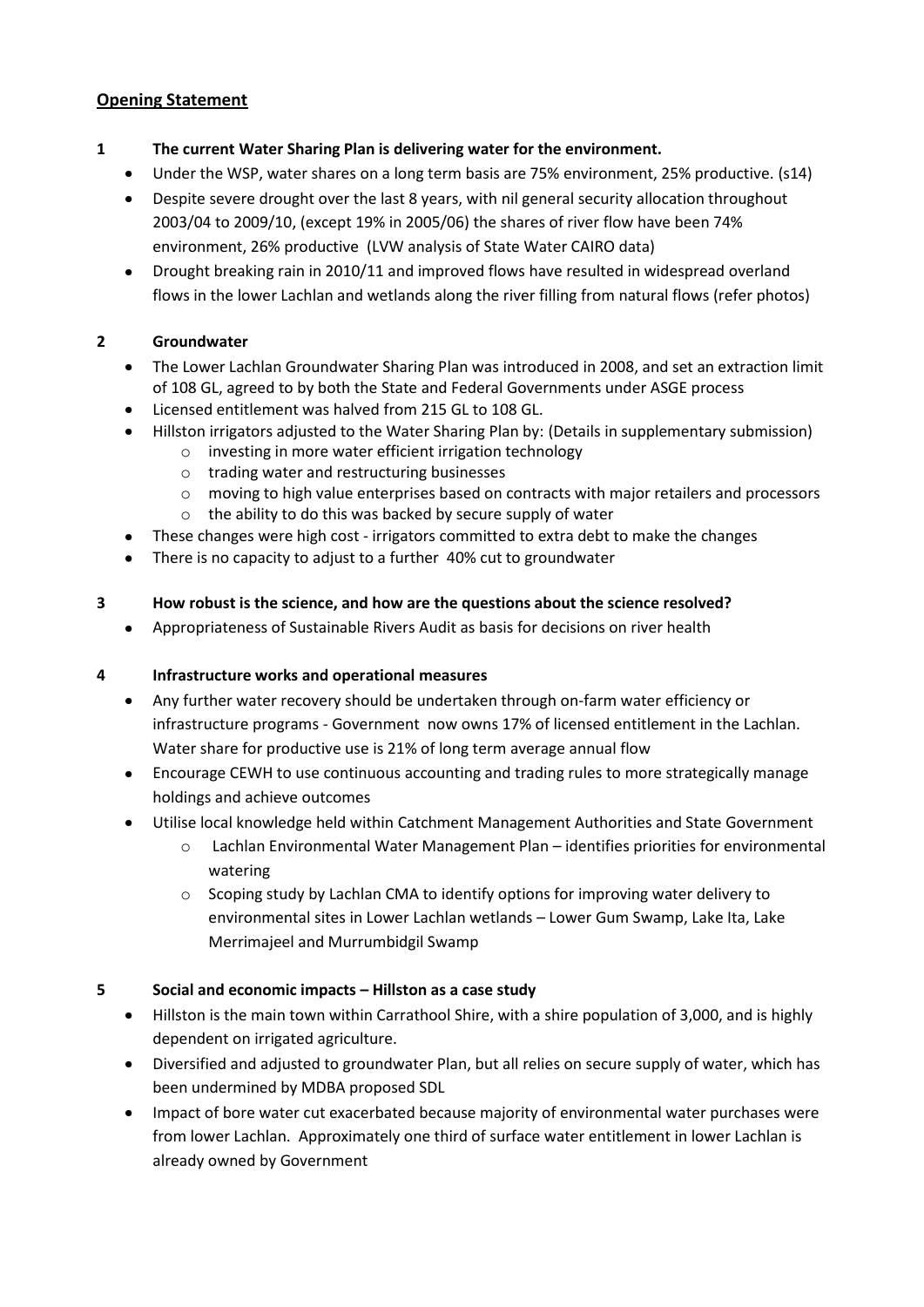#### **Supplementary Information**

#### **1 The current Water Sharing Plan already delivers water for the environment.**

The drought was extremely severe in the Lachlan, with annual inflows from 2002/03 to 2009/10 less than 25% of average (State Water Drought Contingency Plan). The 2010/11 rainfall and return to pre-drought flows has produced a remarkable change. Wetlands along the river have filled from natural flows – Lake Cowal and Wilbertroy Wetlands, Lake Cargelligo, Lake Brewster (65%), Willandra Creek, Booligal Wetlands, Lachlan Swamp, Merrimajeel and Muggabah Creeks, Cuba Dam, Great Cumbung Swamp.

The graph below shows the increase in flows in 2010/11 at the Booligal gauge, a reference point for the Lachlan environmental indicator sites, and the following photos show the outcome of such flows.



**Figure 1 Flows into Wyangala and at Booligal Gauge**

Data sourced from [http://realtimedata.water.nsw.gov.au](http://realtimedata.water.nsw.gov.au/) and State Water



Lake Waljeers, Lachlan Swamp, March 2011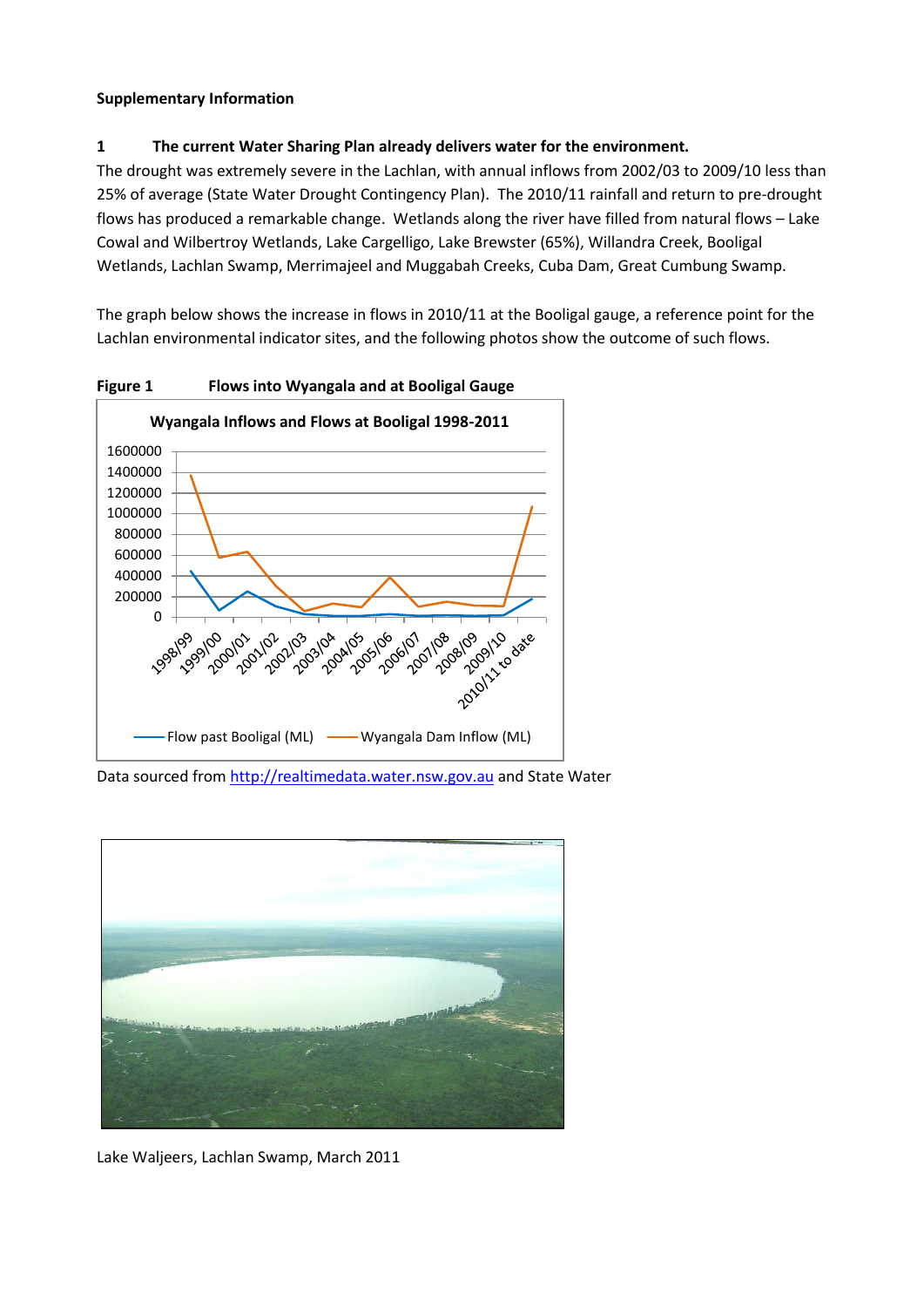

Great Cumbung Swamp. March 2011



Great Cumbung Swamp. March 2011



Lake Brewster, October 2010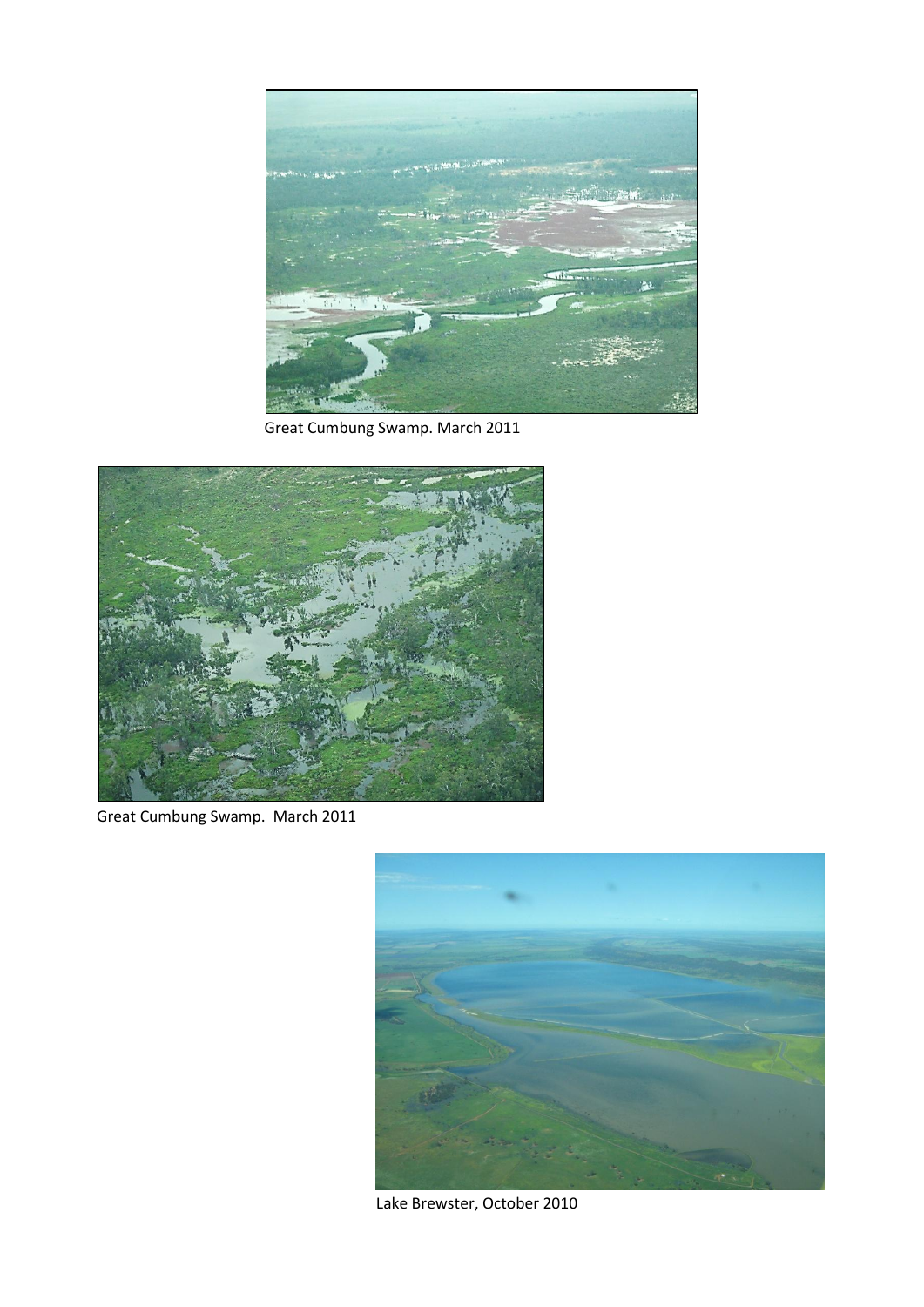#### **2 Hillston Groundwater as a case study for social and economic impacts**

- The Lower Lachlan Groundwater Sharing Plan was introduced in 2008, and set an extraction limit of 108 GL, agreed to by both the State and Federal Governments
- Licensed entitlement was halved from 215 GL to 108 GL.
- Hillston irrigators adjusted by:
	- o investing in more water efficient irrigation technology
		- **n** more than 90 pivots or linear move irrigators and 10,000 ha in Hillston area under spray irrigation
		- **I** lining of channels
		- conversion to sub-surface drip
		- use of Enviroscan moisture monitoring technology.
	- o trading water 36,462 ML traded
	- o restructured businesses
	- $\circ$  moving to high value enterprises based on building relationships and contracts with major retailers and processors:
		- cherries 500 t, exports to Asia, Europe, US
		- $\blacksquare$  garlic 500 t
		- potatoes 30,000 t (over half of Coles and Woolworths national supply)
		- water melon  $-7,000$  t
		- **n** oranges
		- $\blacksquare$  olives
		- sweetcorn 5,000 t (30% of Edgells Australian supply)
		- **beetroot 7,000 t (100% Edgells Australian supply)**
		- almonds (10% Australian crop) \$100 M capital cost, \$40 M revenue p.a
- 100 permanent jobs and 550 casual jobs in above enterprises
- ALL these changes were based on a secure supply of bore water
- Less than three years later the MDBA proposes a further 40% cut. We cannot restructure again.  $\bullet$
- Questions over the robustness of the science behind the SDL's